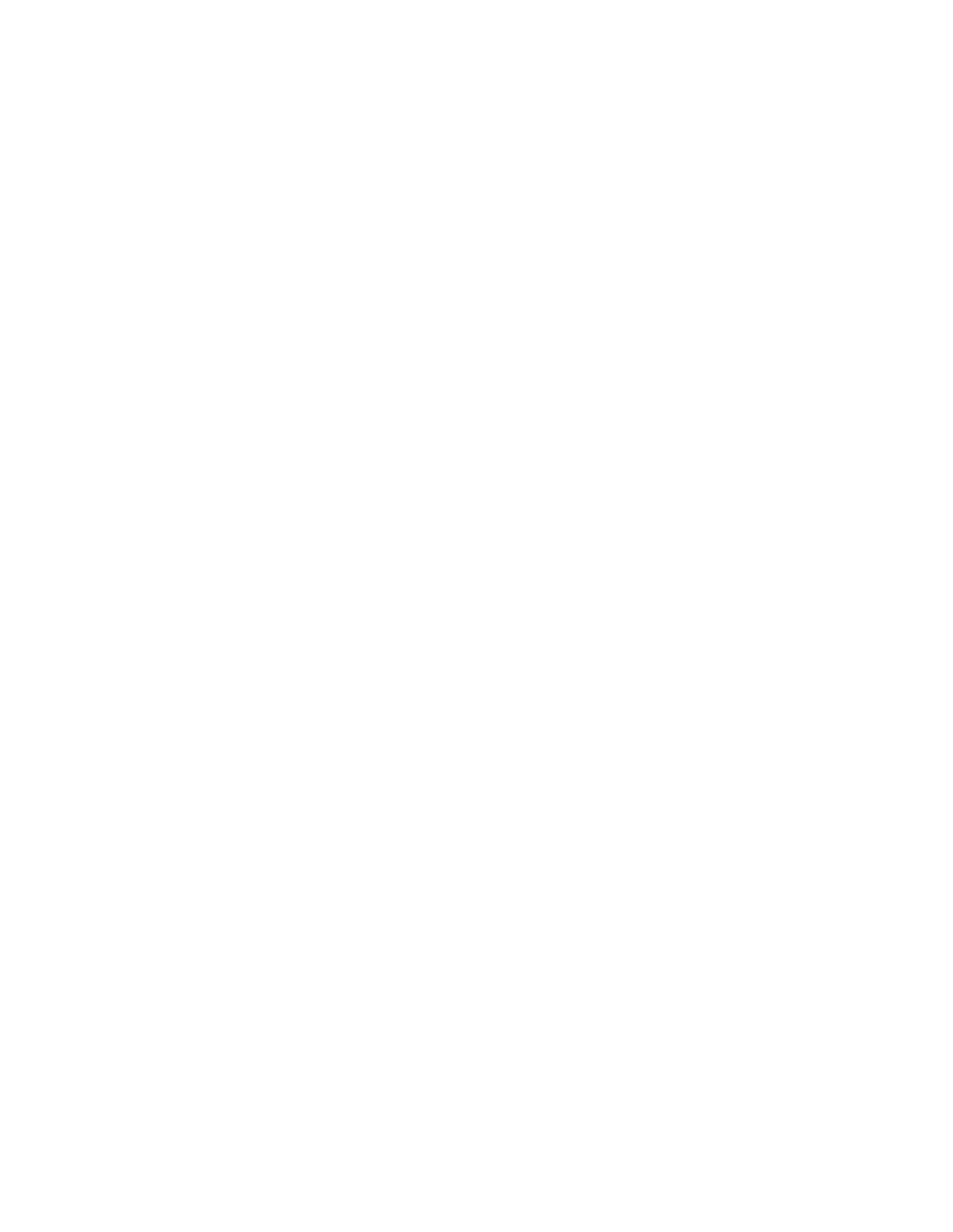

# memorandum

| date    | October 4, 2019                               |
|---------|-----------------------------------------------|
| to      | Jamie Schmidt, Under Canvas                   |
| CC      |                                               |
| from    | Luke Evans, ESA; Shadde Rosenblum, ESA        |
| subject | Trip Generation for Yosemite Under Canvas EIR |

The purpose of this memorandum is to revise the trip generation rates used in the preparation of the Under Canvas Yosemite Initial Study/Mitigated Negative Declaration (IS/MND), which was published in February 2019.

#### **Trip Generation Rates in IS/MND**

At the time the transportation analysis was conducted for the IS/MND, site-specific trip generation rates were not available. The Institute of Trip Engineers (ITE) Trip Generation Manual, which would normally be consulted to determine appropriate trip generation rates, does not have trip generation data/rates that fit with the unique characteristics of the Under Canvas product. For this reason, the trip generation characteristics for Yosemite Under Canvas were provided by Under Canvas based on their experience at similar existing (i.e., operational) camp sites. Under Canvas estimated that peak period traffic generated by the proposed Yosemite site would occur between 7:30 and 10:30am and 5:00 and 10:00pm. During these periods, Under Canvas estimated that there could be up to 25 vehicles per hour leaving in the morning and up to 25 vehicles per hour arriving in the evening.

#### **Development of Site Specific Trip Generation Rates**

In the summer of 2019, ESA was contracted by Under Canvas to develop site specific trip generations for Under Canvas camp sites. The reason for this effort was to provide more precise and legally-defensible trip generation rates to be used in the environmental documentation for future Under Canvas sites, of which several are currently planned in California. This effort is documented in a memorandum titled, *Trip Generation for Under Canvas*, which was finalized on September 24, 2019 and is provided as Attachment A to this memorandum.

Site-specific trip generations rates were calculated using traffic data collected at Under Canvas Grand Canyon, which is considered by Under Canvas to be representative of a typical camp site with on-site characteristics that are consistent with characteristics at planned future camp sites. The results of the analysis indicated that each occupied tent generates approximately 2.6 daily one-way vehicle trips, and less than one trip per hour for the peak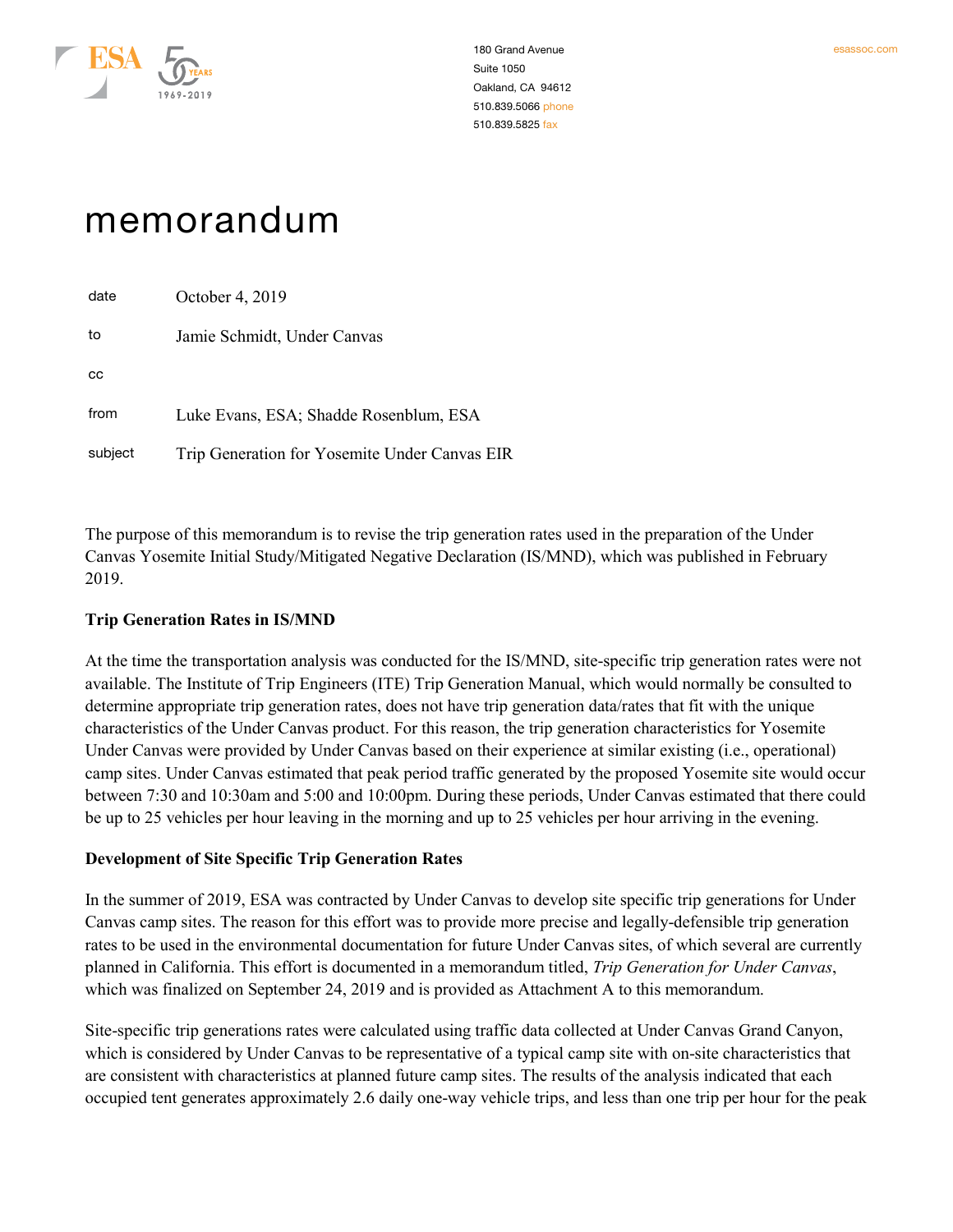hour of generator, and the weekday AM and PM peak hours. Further detail regarding the methodology and findings are provided in Attachment A.

#### **Application of Site Specific Trip Generation Rates to Yosemite Site**

An Environmental Impact Report (EIR) is currently being prepared for the Yosemite site. The transportation analysis for the EIR will carry over the analysis conducted in the IS/MND, but the analysis will be updated/expanded to address public comments received on the IS/MND and to reflect any new data/project information. The trip generation estimates for the EIR will be revised based on the site-specific trip generation rates developed in the summer of 2019.

The Yosemite site is proposed to accommodate 99 tent sites. Using the daily trip generation rate of 2.6 daily oneway vehicle trips per occupied unit, the Yosemite site would generate approximately 257 vehicle trips per day at full occupancy. During the peak hour (i.e., maximum number of hourly vehicles entering/exiting the site), which would vary depending on the day of the week, up to 45 vehicles (13 inbound, 32 outbound) could be generated by Yosemite site. For the EIR, these site-specific trip generation numbers will be used, replacing the estimated trip generation numbers be used in the IS/MND.

For a Traffic Study to be required, the project must generate more than 500 vehicle trips per day or 50 vehicle trips at peak times (Tuolumne County, 2013).<sup>1</sup> Based on the site specific trip generation described above for the Yosemite site operating at full occupancy, similar to the IS/MND, a traffic study is not required as part of the EIR. <sup>2</sup> As such, similar to the IS/MND, the discussion of potential transportation and traffic impacts provided in the EIR will be largely qualitative.

 <sup>1</sup> *Tuolumne County General Plan and Regional Transportation Plan Evaluation and Analysis* (July 2013).

<sup>2</sup> As stated in the *Caltrans Guide for the Preparation of Traffic Impact Studies* (December 2002), the Caltrans threshold for a facility operating at LOS C or D, such as SR 120, is 50-100 peak hour trips.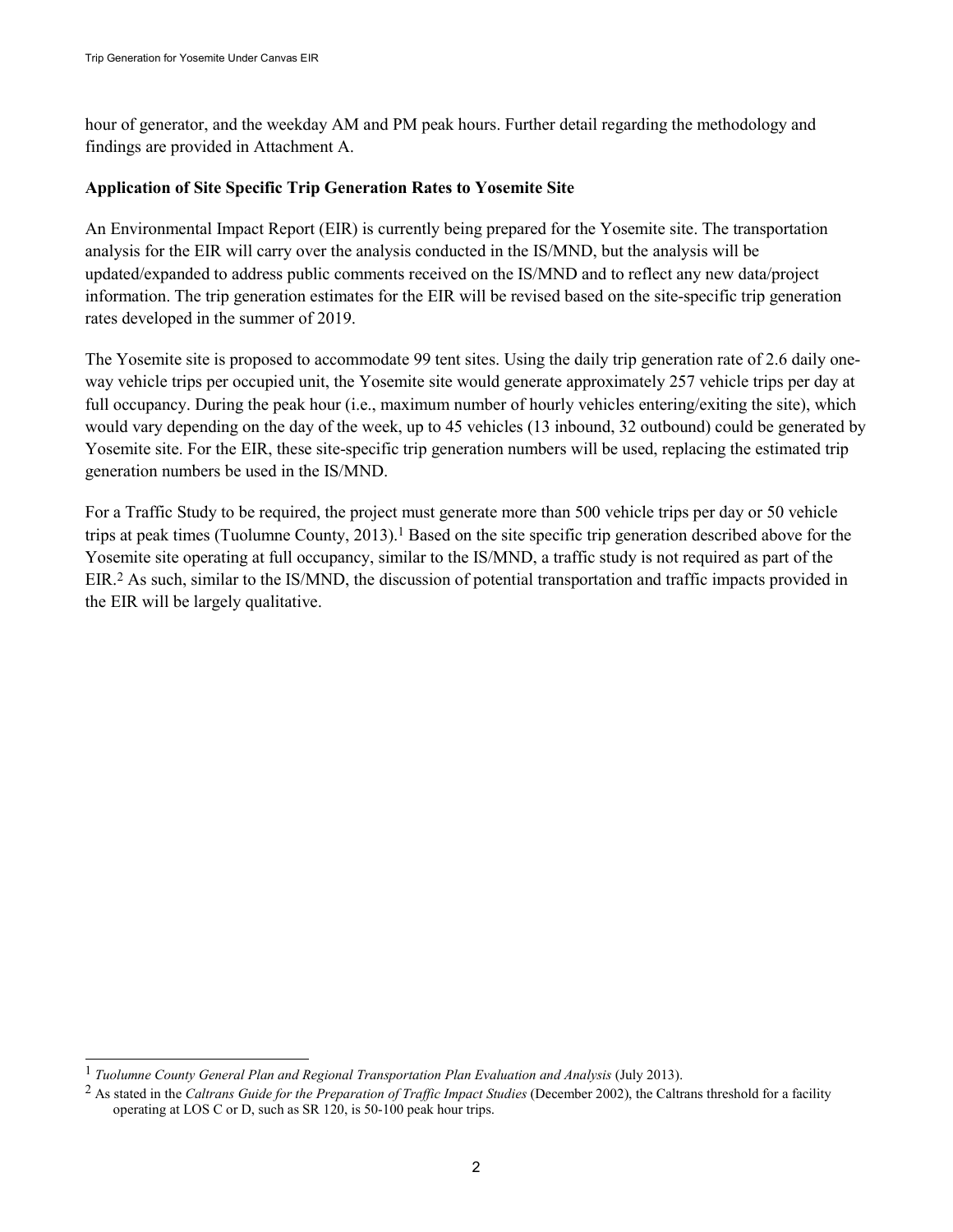## **ATTACHMENT A:** SITE-SPECIFIC TRIP GENERATION **MEMORANDUM**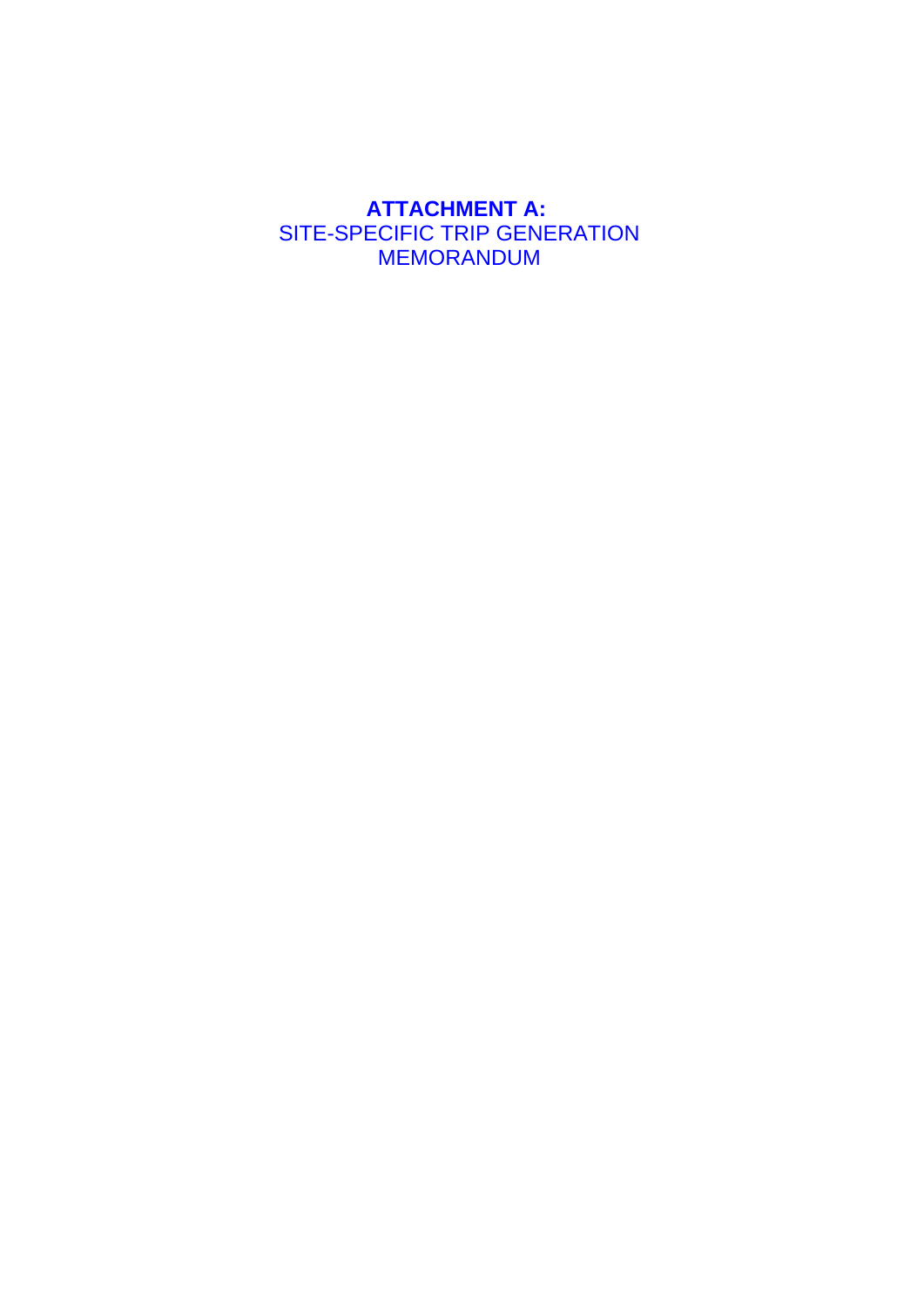

# memorandum

date September 24, 2019 to Jamie Schmidt; Under Canvas cc from Shadde Rosenblum, Luke Evans; ESA subject Trip Generation for Under Canvas

This memorandum documents the development of use-specific trip generation rates for Under Canvas. This evaluation was conducted because the Institute of Trip Engineers (ITE) Trip Generation Manual does not have trip generation data/rates that fit with the unique characteristics of the Under Canvas product, and the hybrid rates (i.e., hotel/campsite) developed as part of previous planning efforts may misrepresent the trip generation potential of Under Canvas.

One existing Under Canvas site was selected to evaluate existing trip generation activity during summer peak activity: Under Canvas Grand Canyon, located at 979 Airpark Lane, Williams, AZ 86046. Under Canvas Grand Canyon has a total of 70 tent sites and provides onsite dining, daily housekeeping, and other camp amenities (e.g., lobby, yoga deck, volleyball court). On average, approximately 25 to 30 staff, including administration, maintenance, and housekeeping, are onsite daily Consecutive three-day traffic counts (i.e., 72-hour) were conducted on Friday, August 23 through Sunday, August 25. The driveway location for pneumatic tube count placement was selected to ensure the isolation of vehicle trips associated solely with Under Canvas, so as not to capture vehicle trips associated with other nearby uses. The raw traffic counts are provided in Attachment A to this memorandum.

Once the traffic counts were processed and summarized by the traffic vendors, ESA was able to establish traffic volumes for the peak hour of activity (i.e., peak hour of generator), meaning the one-hour period of the day when the total of vehicles entering and exiting each site was highest, as well as daily traffic volumes. Since some traffic analyses require an analysis of weekday peak hour conditions, the Friday AM and PM peak hour volumes, which would occur sometime between 7:00 am and 9:00 am and between 4:00 pm and 6:00 pm, respectively, were also extracted from the data. Using the total number of occupied tents for the selected data collection dates, which was obtained from Under Canvas management, trip rates per occupied unit were calculated for each of the analyzed time periods. Finally, average trip generation rates were developed for each site for the entire 3-day period taking into account the number of occupied rooms and traffic volumes for each day. This information is shown below in Table 1.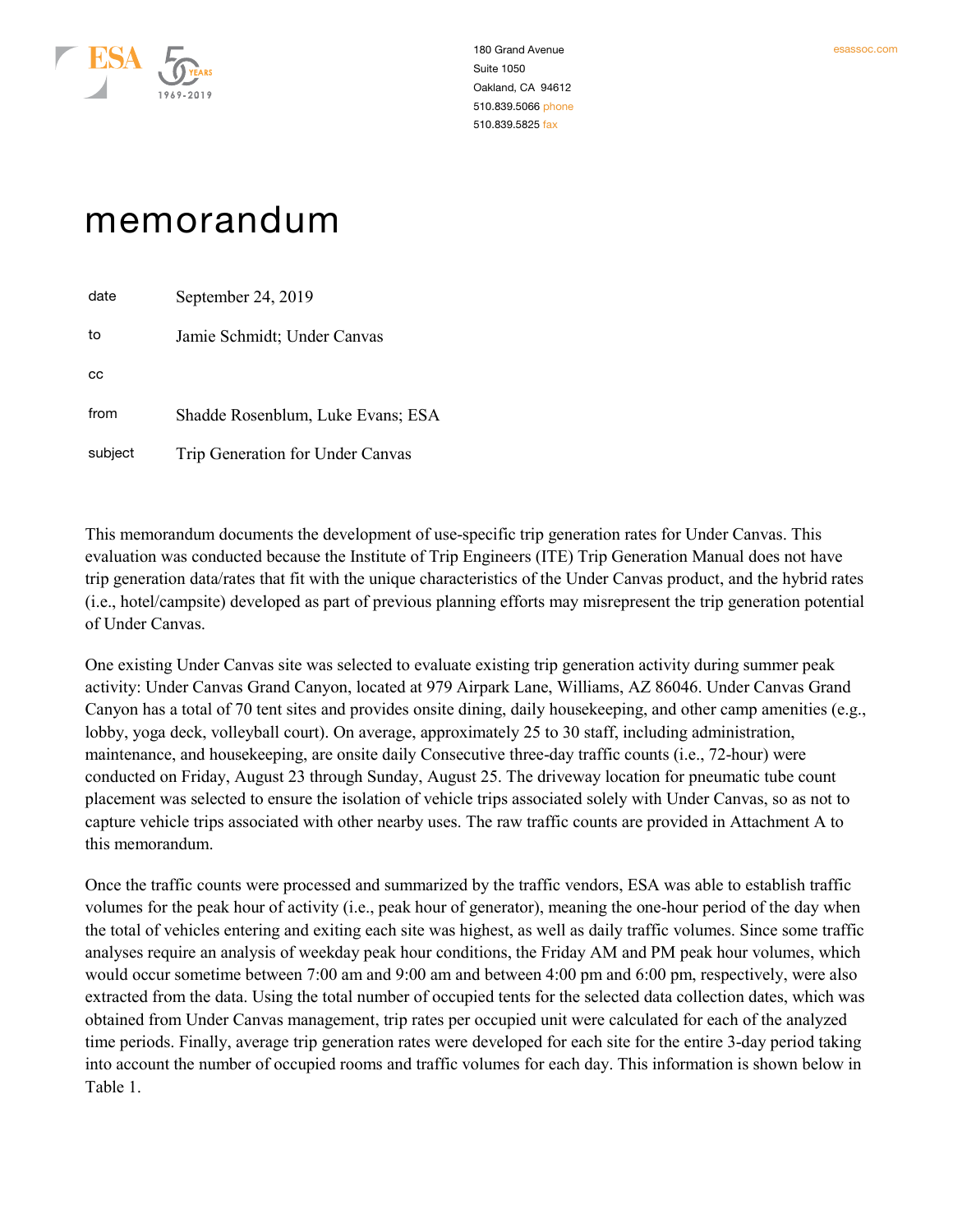| <b>GRAND CANYON</b>                                                     |              |                |                         |              |      |                            |              |                            |                            |              |                 |
|-------------------------------------------------------------------------|--------------|----------------|-------------------------|--------------|------|----------------------------|--------------|----------------------------|----------------------------|--------------|-----------------|
| <b>Vehicle Volumes</b>                                                  |              |                |                         |              |      |                            |              |                            |                            |              |                 |
|                                                                         |              |                | PEAK HOUR OF GENERATOR* |              |      | <b>FRIDAY AM PEAK HOUR</b> |              |                            | <b>FRIDAY PM PEAK HOUR</b> |              | <b>OCCUPIED</b> |
|                                                                         | <b>DAILY</b> | IN             | <b>OUT</b>              | <b>TOTAL</b> | IN   | <b>OUT</b>                 | <b>TOTAL</b> | IN                         | <b>OUT</b>                 | <b>TOTAL</b> | <b>ROOMS</b>    |
| FRI 8/23                                                                | 129          | 4              | 18                      | 22           | 4    | 13                         | 17           | 5                          | 3                          | 8            | 34              |
| SAT 8/24                                                                | 108          | $\overline{7}$ | 11                      | 18           | N/A  | N/A                        | N/A          | N/A                        | N/A                        | N/A          | 51              |
| <b>SUN 8/25</b>                                                         | 80           | 5              | 10                      | 15           | N/A  | N/A                        | N/A          | N/A                        | N/A                        | N/A          | 37              |
| Trip Rates (per occupied unit)                                          |              |                |                         |              |      |                            |              |                            |                            |              |                 |
|                                                                         |              |                | PEAK HOUR OF GENERATOR* |              |      | <b>FRIDAY AM PEAK HOUR</b> |              | <b>FRIDAY PM PEAK HOUR</b> |                            |              |                 |
|                                                                         | <b>DAILY</b> | IN             | <b>OUT</b>              | <b>TOTAL</b> | IN   | OUT                        | <b>TOTAL</b> | IN                         | <b>OUT</b>                 | <b>TOTAL</b> |                 |
| FRI 8/16                                                                | 3.79         | 0.12           | 0.53                    | 0.65         | 0.12 | 0.38                       | 0.50         | 0.15                       | 0.09                       | 0.24         |                 |
| SAT 8/17                                                                | 2.12         | 0.14           | 0.22                    | 0.35         | N/A  | N/A                        | N/A          | N/A                        | N/A                        | N/A          |                 |
| <b>SUN 8/18</b>                                                         | 2.16         | 0.14           | 0.27                    | 0.41         | N/A  | N/A                        | N/A          | N/A                        | N/A                        | N/A          |                 |
| <b>WEIGHTED AVERAGE</b>                                                 | 2.60         | 0.13           | 0.32                    | 0.45         | N/A  | N/A                        | N/A          | N/A                        | N/A                        | N/A          |                 |
|                                                                         |              |                |                         |              |      |                            |              |                            |                            |              |                 |
| *Friday 9:15AM - 10:15AM; Saturday 2:45PM-3:45PM; Sunday 9:45AM-10:45AM |              |                |                         |              |      |                            |              |                            |                            |              |                 |

*Table 1: Grand Canyon Vehicle Volumes and Calculated Trip Rates*

The results indicate that each occupied unit generates approximately 2.6 daily one-way vehicle trips, and less than one trip per hour for the peak hour of generator, and the weekday AM and PM peak hours.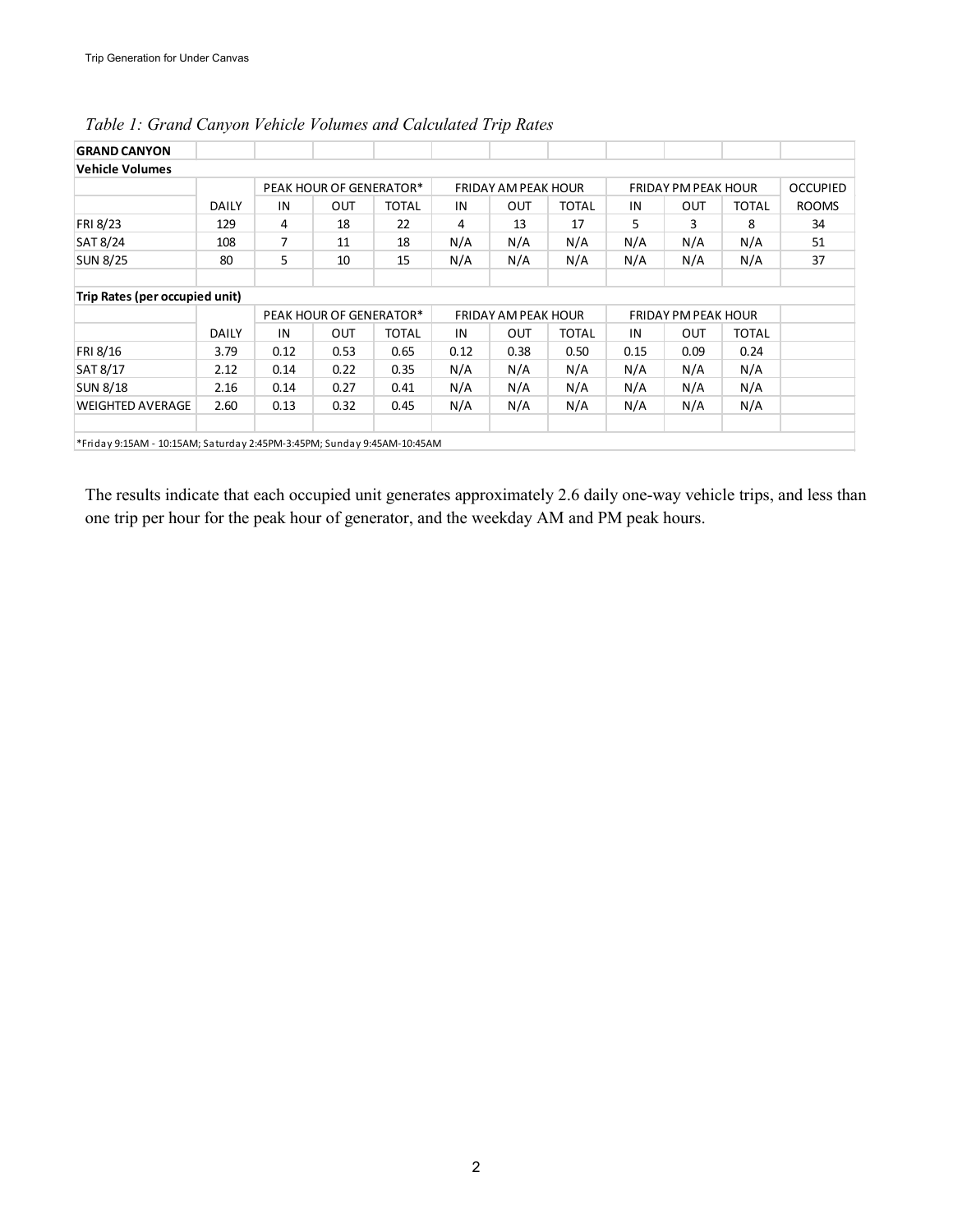**ATTACHMENT A: TRAFFIC DATA**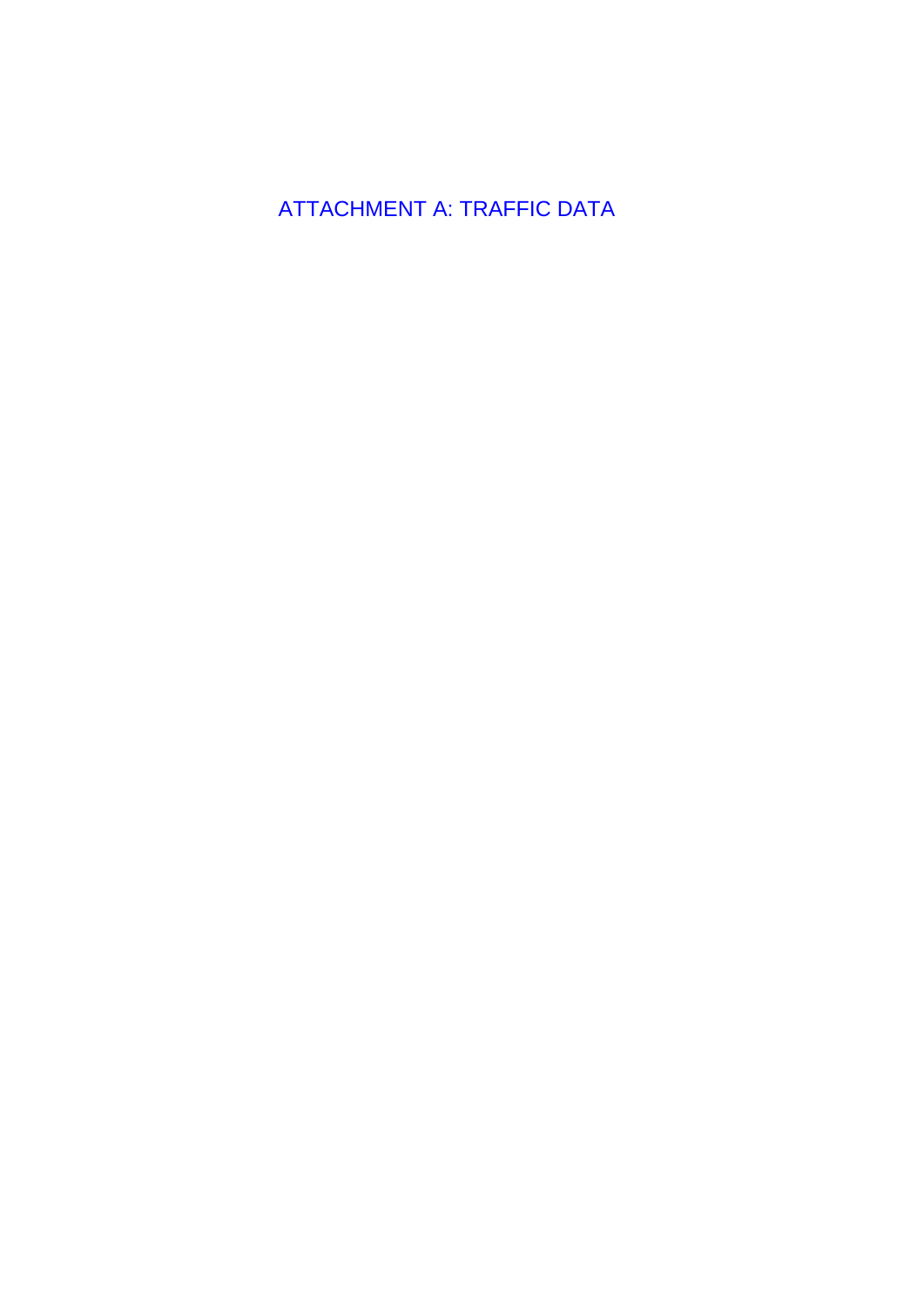#### **Prepared by: Field Data Services of Arizona/Veracity Traffic Group (520) 316-6745**

**Volumes for: City:** Williams

**Project#** 19-1408-001

**Location :** Under Canvas Grand Canyon Driveway

### **DAY 1**

| AM Period<br>NΒ                | ${\sf SB}$             | EB                             | WB                        |              |                | PM Period      | <b>NB</b> | SB |    | EB             |                           | WB                     |                 |
|--------------------------------|------------------------|--------------------------------|---------------------------|--------------|----------------|----------------|-----------|----|----|----------------|---------------------------|------------------------|-----------------|
| 00:00                          |                        | $\pmb{0}$                      | $\pmb{0}$                 |              |                | 12:00          |           |    |    | $\pmb{0}$      |                           | $\mathbf{1}$           |                 |
| 00:15                          |                        | 0                              | 0                         |              |                | 12:15          |           |    |    | $\pmb{0}$      |                           | $\pmb{0}$              |                 |
| 00:30                          |                        | 0                              | 0                         |              |                | 12:30          |           |    |    | $1\,$          |                           | 0                      |                 |
| 00:45                          |                        | $\pmb{0}$<br>0                 | 0                         | 0            |                | 12:45          |           |    |    | $\mathbf 1$    | $\overline{2}$            | $\pmb{0}$<br>1         | 3               |
| 01:00                          |                        | $\pmb{0}$                      | 0                         |              |                | 13:00          |           |    |    | $\mathbf 1$    |                           | $\overline{2}$         |                 |
| 01:15                          |                        | $\pmb{0}$                      | $\pmb{0}$                 |              |                | 13:15          |           |    |    | $\mathbf 1$    |                           | 0                      |                 |
| 01:30                          |                        | 0                              | 0                         |              |                | 13:30          |           |    |    | 0              |                           | $\pmb{0}$              |                 |
| 01:45                          |                        | $\pmb{0}$<br>0                 | 0                         | 0            |                | 13:45          |           |    |    | $\mathbf 2$    | $\overline{4}$            | 0<br>$\overline{2}$    | 6               |
| 02:00                          |                        | $\pmb{0}$                      | 0                         |              |                | 14:00          |           |    |    | $\pmb{0}$      |                           | 2                      |                 |
| 02:15                          |                        | $\bf{0}$                       | 0                         |              |                | 14:15          |           |    |    | $\mathsf{2}$   |                           | 2                      |                 |
| 02:30                          |                        | 0                              | 0                         |              |                | 14:30          |           |    |    | 3              |                           | $1\,$                  |                 |
| 02:45                          |                        | 0<br>0                         | 0                         | 0            |                | 14:45          |           |    |    | $\mathbf 1$    | 6                         | $\mathbf{1}$<br>6      | 12              |
| 03:00                          |                        | $\pmb{0}$                      | 0                         |              |                | 15:00          |           |    |    | 3              |                           | $\mathbf 1$            |                 |
| 03:15                          |                        | 0                              | 0                         |              |                | 15:15          |           |    |    | $\overline{2}$ |                           | $\pmb{0}$              |                 |
| 03:30                          |                        | 0                              | 0                         |              |                | 15:30          |           |    |    | 3              |                           | 3                      |                 |
| 03:45                          |                        | 0<br>0                         | 0                         | 0            |                | 15:45          |           |    |    | 3              | 11                        | 0<br>4                 | 15              |
| 04:00                          |                        | $\pmb{0}$                      | 0                         |              |                | 16:00          |           |    |    | $\mathbf 1$    |                           | $\pmb{0}$              |                 |
| 04:15                          |                        | 0                              | 0                         |              |                | 16:15          |           |    |    | $\mathbf 1$    |                           | $\overline{2}$         |                 |
| 04:30                          |                        | 0                              | 0                         |              |                | 16:30          |           |    |    | $1\,$          |                           | $1\,$                  |                 |
| 04:45                          |                        | 0<br>0                         | 0                         | 0            |                | 16:45          |           |    |    | $\overline{2}$ | 5                         | 0<br>3                 | 8               |
| 05:00                          |                        | $\pmb{0}$                      | $\pmb{0}$                 |              |                | 17:00          |           |    |    | $\pmb{0}$      |                           | $1\,$                  |                 |
| 05:15                          |                        | $\pmb{0}$                      | $1\,$                     |              |                | 17:15          |           |    |    | $\mathbf 1$    |                           | 0                      |                 |
| 05:30                          |                        | $\mathbf 1$                    | 0                         |              |                | 17:30          |           |    |    | $\pmb{0}$      |                           | 0                      |                 |
| 05:45                          |                        | 0<br>$\mathbf{1}$              | 0                         | $\mathbf{1}$ | $\overline{2}$ | 17:45          |           |    |    | $\mathbf 1$    | 2                         | $\mathbf{1}$<br>2      | 4               |
| 06:00                          |                        | $\pmb{0}$                      | 0                         |              |                | 18:00          |           |    |    | $\overline{2}$ |                           | 0                      |                 |
| 06:15                          |                        | $\mathbf 2$                    | 0                         |              |                | 18:15          |           |    |    | 3              |                           | 0                      |                 |
| 06:30                          |                        | 0                              | 3                         |              |                | 18:30          |           |    |    | $1\,$          |                           | 0                      |                 |
| 06:45                          |                        | 0<br>$\overline{2}$            | 0                         | 3            | 5              | 18:45          |           |    |    | $\pmb{0}$      | 6                         | 0<br>0                 | 6               |
| 07:00                          |                        | $\pmb{0}$                      | $\mathbf{1}$              |              |                | 19:00          |           |    |    | $\mathbf 1$    |                           | $\pmb{0}$              |                 |
| 07:15                          |                        | $\mathbf{1}$                   | 0                         |              |                | 19:15          |           |    |    | $1\,$          |                           | $\pmb{0}$              |                 |
| 07:30                          |                        | 0                              | 0                         |              |                | 19:30          |           |    |    | $\pmb{0}$      |                           | $\pmb{0}$              |                 |
| 07:45                          |                        | $\overline{2}$<br>3            | 0                         | $1\,$        | $\overline{4}$ | 19:45          |           |    |    | 0              | $\overline{2}$            | 0<br>0                 | 2               |
| 08:00                          |                        | $\mathbf 1$                    | 3                         |              |                | 20:00          |           |    |    | $\pmb{0}$      |                           | 0                      |                 |
| 08:15                          |                        | $\mathbf 1$                    | 2                         |              |                | 20:15          |           |    |    | $1\,$          |                           | 0                      |                 |
| 08:30                          |                        | $\,1\,$                        | 4                         |              |                | 20:30          |           |    |    | $\pmb{0}$      |                           | 0                      |                 |
| 08:45                          |                        | $\mathbf{1}$<br>$\overline{4}$ | $\overline{4}$            | 13           | 17             | 20:45          |           |    |    | $\pmb{0}$      | $\mathbf{1}$              | 0<br>0                 | 1               |
| 09:00                          |                        | $\pmb{0}$                      | $\overline{2}$            |              |                | 21:00          |           |    |    | $\pmb{0}$      |                           | $\pmb{0}$              |                 |
| 09:15                          |                        | $1\,$                          | $\overline{7}$            |              |                | 21:15          |           |    |    | $\pmb{0}$      |                           | 0                      |                 |
| 09:30                          |                        | $\pmb{0}$                      | 6                         |              |                | 21:30          |           |    |    | $\pmb{0}$      |                           | 0                      |                 |
| 09:45                          |                        | $1\,$<br>$\overline{2}$        | 2                         | 17           | 19             | 21:45          |           |    |    | $\mathbf{1}$   | 1                         | 0<br>0                 | 1               |
| 10:00                          |                        | $\mathbf 2$                    | $\ensuremath{\mathsf{3}}$ |              |                | 22:00          |           |    |    | $\pmb{0}$      |                           | $\pmb{0}$              |                 |
| 10:15                          |                        | $\mathbf 1$                    | $\overline{2}$            |              |                | 22:15          |           |    |    | $\pmb{0}$      |                           | $\pmb{0}$              |                 |
| 10:30                          |                        | $\mathbf{1}$                   | 2                         |              |                | 22:30          |           |    |    | 0              |                           | $\mathbf{1}$           |                 |
| 10:45                          |                        | $\mathbf{1}$<br>5              | 0                         | 7            | 12             | 22:45          |           |    |    | $\pmb{0}$      | 0                         | 0<br>$\mathbf{1}$      | 1               |
| 11:00                          |                        | $\mathsf{2}$                   | $\overline{2}$            |              |                | 23:00          |           |    |    | $\pmb{0}$      |                           | $1\,$                  |                 |
| 11:15                          |                        | $\mathsf{2}$                   | $\mathbf{1}$              |              |                | 23:15          |           |    |    | $\pmb{0}$      |                           | 0                      |                 |
| 11:30<br>11:45                 |                        | $\overline{2}$<br>$1\,$<br>7   | 0<br>0                    | 3            | 10             | 23:30<br>23:45 |           |    |    | 0<br>0         | 0                         | 0<br>0<br>$\mathbf{1}$ | $\mathbf{1}$    |
|                                |                        |                                |                           |              |                |                |           |    |    |                |                           |                        |                 |
| <b>Total Vol.</b>              |                        | 24                             |                           | 45           | 69             |                |           |    |    |                | 40                        | 20                     | 60              |
| <b>GPS Coordinates:</b>        | 35.652085, -112.156675 |                                |                           |              |                |                |           | NB | SB |                | <b>Daily Totals</b><br>EB | WB                     | <b>Combined</b> |
|                                |                        |                                |                           |              |                |                |           |    |    |                | 64                        | 65                     | 129             |
|                                |                        | AM                             |                           |              |                |                |           |    |    |                | PM                        |                        |                 |
| Split %                        |                        | 34.8%                          |                           |              | 65.2% 53.5%    |                |           |    |    |                | 66.7%                     | 33.3%                  | 46.5%           |
|                                |                        |                                |                           |              |                |                |           |    |    |                |                           |                        |                 |
| <b>Peak Hour</b>               |                        | 10:45                          |                           | 08:45        | 09:15          |                |           |    |    |                | 15:00                     | 14:00                  | 15:00           |
| <b>Volume</b><br><b>P.H.F.</b> |                        | $\overline{7}$<br>0.88         |                           | 19<br>0.68   | 22<br>0.69     |                |           |    |    |                | 11<br>0.92                | 6<br>0.75              | 15<br>0.63      |
|                                |                        |                                |                           |              |                |                |           |    |    |                |                           |                        |                 |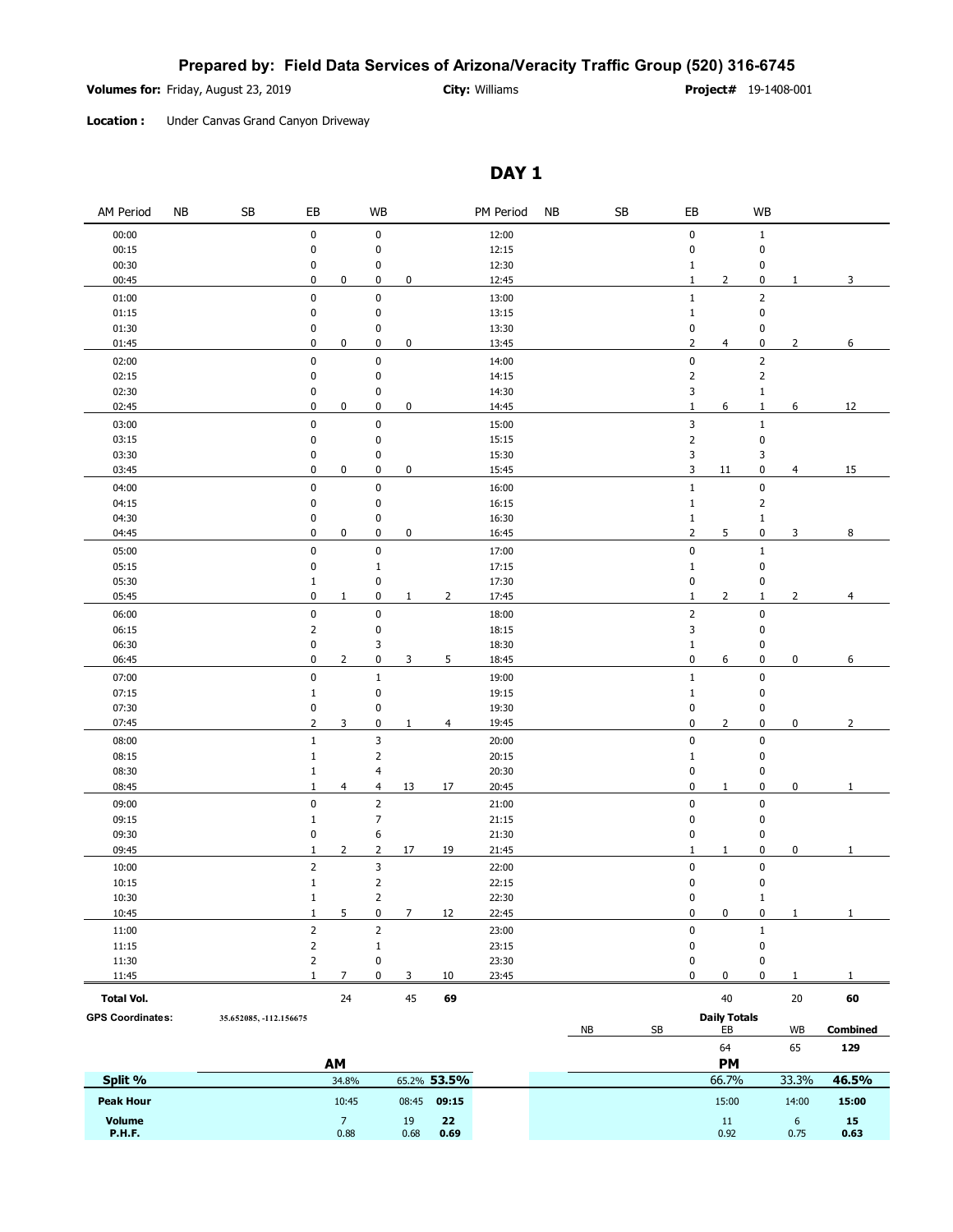#### **Prepared by: Field Data Services of Arizona/Veracity Traffic Group (520) 316-6745**

**Volumes for:** Saturday, August 24, 2019 19-1408 10: **City:** Williams 19-1408-001 19-1408-001

**Project#**

**Location :** Under Canvas Grand Canyon Driveway

### **DAY 2**

| AM Period               | NB | $\mathsf{SB}\xspace$   | EB             |                | <b>WB</b>      |                |                | PM Period | NB | $\mathsf{SB}\xspace$ |    | EB                              |                     | <b>WB</b>      |                |                |
|-------------------------|----|------------------------|----------------|----------------|----------------|----------------|----------------|-----------|----|----------------------|----|---------------------------------|---------------------|----------------|----------------|----------------|
| 00:00                   |    |                        | $\pmb{0}$      |                | $\pmb{0}$      |                |                | 12:00     |    |                      |    | $\pmb{0}$                       |                     | 0              |                |                |
| 00:15                   |    |                        | $\pmb{0}$      |                | $\pmb{0}$      |                |                | 12:15     |    |                      |    | 0                               |                     | $1\,$          |                |                |
| 00:30                   |    |                        | 0              |                | $\pmb{0}$      |                |                | 12:30     |    |                      |    | $\mathbf 1$                     |                     | $\mathbf{1}$   |                |                |
| 00:45                   |    |                        | 0              | 0              | 0              | $\pmb{0}$      |                | 12:45     |    |                      |    | 0                               | 1                   | 0              | $\overline{2}$ | 3              |
| 01:00                   |    |                        | $\pmb{0}$      |                | $\pmb{0}$      |                |                | 13:00     |    |                      |    | $\pmb{0}$                       |                     | 0              |                |                |
| 01:15                   |    |                        | 0              |                | 0              |                |                | 13:15     |    |                      |    | $\overline{\mathbf{c}}$         |                     | 0              |                |                |
| 01:30                   |    |                        | $\pmb{0}$      |                | 0              |                |                | 13:30     |    |                      |    | $\overline{\mathbf{c}}$         |                     | 0              |                |                |
| 01:45                   |    |                        | 0              | 0              | 0              | $\pmb{0}$      |                | 13:45     |    |                      |    | 5                               | 9                   | 0              | 0              | 9              |
| 02:00                   |    |                        | $\pmb{0}$      |                | $\pmb{0}$      |                |                | 14:00     |    |                      |    | $\mathsf 2$                     |                     | $\overline{2}$ |                |                |
| 02:15                   |    |                        | 0              |                | 0              |                |                | 14:15     |    |                      |    | 0                               |                     | $\pmb{0}$      |                |                |
| 02:30                   |    |                        | 0              |                | 0              |                |                | 14:30     |    |                      |    | $\mathbf{1}$                    |                     | $\overline{2}$ |                |                |
| 02:45                   |    |                        | 0              | 0              | 0              | 0              |                | 14:45     |    |                      |    | 0                               | 3                   | 6              | 10             | <u>13</u>      |
| 03:00                   |    |                        | $\pmb{0}$      |                | $\pmb{0}$      |                |                | 15:00     |    |                      |    | $\overline{4}$                  |                     | $1\,$          |                |                |
| 03:15                   |    |                        | 0              |                | 0              |                |                | 15:15     |    |                      |    | $\mathbf 1$                     |                     | $\mathsf{2}\,$ |                |                |
| 03:30                   |    |                        | 0              |                | 0              |                |                | 15:30     |    |                      |    | 2                               |                     | $\mathsf{2}\,$ |                |                |
| 03:45                   |    |                        | 0              | 0              | 0              | 0              |                | 15:45     |    |                      |    | 3                               | 10                  | $\mathbf{2}$   | 7              | 17             |
| 04:00                   |    |                        | $\pmb{0}$      |                | $\pmb{0}$      |                |                | 16:00     |    |                      |    | $\mathsf{2}$                    |                     | $\mathsf{2}\,$ |                |                |
| 04:15                   |    |                        | $\pmb{0}$      |                | 0              |                |                | 16:15     |    |                      |    | $\mathbf 1$                     |                     | 3              |                |                |
| 04:30                   |    |                        | 0              |                | 0              |                |                | 16:30     |    |                      |    | $\mathbf 1$                     |                     | $\mathbf{1}$   |                |                |
| 04:45                   |    |                        | 0              | 0              | 0              | $\pmb{0}$      |                | 16:45     |    |                      |    | $\overline{2}$                  | 6                   | $1\,$          | $\overline{7}$ | 13             |
| 05:00                   |    |                        | $\pmb{0}$      |                | $\pmb{0}$      |                |                | 17:00     |    |                      |    | $\pmb{0}$                       |                     | $\pmb{0}$      |                |                |
| 05:15                   |    |                        | 0              |                | 0              |                |                | 17:15     |    |                      |    | $\mathbf{1}$                    |                     | $\mathbf{1}$   |                |                |
| 05:30                   |    |                        | 0              |                | 0              |                |                | 17:30     |    |                      |    | 0                               |                     | 0              |                |                |
| 05:45                   |    |                        | $\mathbf 0$    | 0              | 0              | $\pmb{0}$      |                | 17:45     |    |                      |    | $\mathbf 1$                     | $\overline{2}$      | $\overline{2}$ | 3              | 5              |
| 06:00                   |    |                        | $\pmb{0}$      |                | $\pmb{0}$      |                |                | 18:00     |    |                      |    | $\mathsf{2}$                    |                     | 3              |                |                |
| 06:15                   |    |                        | 0              |                | 0              |                |                | 18:15     |    |                      |    | 3                               |                     | 0              |                |                |
| 06:30                   |    |                        | 0              |                | 1              |                |                | 18:30     |    |                      |    | $\overline{c}$                  |                     | 0              |                |                |
| 06:45                   |    |                        | $\mathbf 0$    | 0              | 0              | 1              | 1              | 18:45     |    |                      |    | 0                               | 7                   | 0              | 3              | 10             |
| 07:00                   |    |                        | $\mathbf 0$    |                | $\pmb{0}$      |                |                | 19:00     |    |                      |    | $\pmb{0}$                       |                     | 0              |                |                |
| 07:15                   |    |                        | 0              |                | 0              |                |                | 19:15     |    |                      |    | 2                               |                     | 0              |                |                |
| 07:30                   |    |                        | 0              |                | 0              |                |                | 19:30     |    |                      |    | 0                               |                     | 0              |                |                |
| 07:45                   |    |                        | $\overline{2}$ | $\overline{2}$ | 0              | 0              | $\overline{2}$ | 19:45     |    |                      |    | 0                               | $\overline{2}$      | 0              | 0              | $\overline{2}$ |
| 08:00                   |    |                        | 0              |                | $\mathbf 2$    |                |                | 20:00     |    |                      |    | $\overline{2}$                  |                     | 0              |                |                |
| 08:15                   |    |                        | 0              |                | $\overline{2}$ |                |                | 20:15     |    |                      |    | $\pmb{0}$                       |                     | 0              |                |                |
| 08:30                   |    |                        | 0              |                | $\overline{2}$ |                |                | 20:30     |    |                      |    | 3                               |                     | 0              |                |                |
| 08:45                   |    |                        | $\mathbf{1}$   | $\mathbf{1}$   | $\mathbf{1}$   | $\overline{7}$ | 8              | 20:45     |    |                      |    | $\overline{2}$                  | $\overline{7}$      | 0              | 0              | 7              |
| 09:00                   |    |                        | $\pmb{0}$      |                | $\mathsf{2}$   |                |                | 21:00     |    |                      |    | $\mathsf{2}\!\!\!\!\phantom{1}$ |                     | $\pmb{0}$      |                |                |
| 09:15                   |    |                        | 0              |                | $\mathbf{1}$   |                |                | 21:15     |    |                      |    | 0                               |                     | $\mathbf{1}$   |                |                |
| 09:30                   |    |                        | 0              |                | 0              |                |                | 21:30     |    |                      |    | 0                               |                     | 0              |                |                |
| 09:45                   |    |                        | 0              | 0              | 3              | 6              | 6              | 21:45     |    |                      |    | 0                               | $\overline{2}$      | 0              | 1              | 3              |
| 10:00                   |    |                        | $\Omega$       |                | $\overline{2}$ |                |                | 22:00     |    |                      |    | $\Omega$                        |                     | $\Omega$       |                |                |
| 10:15                   |    |                        | 0              |                | $\pmb{0}$      |                |                | 22:15     |    |                      |    | 0                               |                     | 0              |                |                |
| 10:30                   |    |                        | $\mathbf{1}$   |                | 3              |                |                | 22:30     |    |                      |    | 0                               |                     | 0              |                |                |
| 10:45                   |    |                        | 0              | $\mathbf{1}$   | 0              | 5              | 6              | 22:45     |    |                      |    | 0                               | 0                   | 0              | 0              |                |
| 11:00                   |    |                        | $\overline{2}$ |                | $\pmb{0}$      |                |                | 23:00     |    |                      |    | $\pmb{0}$                       |                     | $\pmb{0}$      |                |                |
| 11:15                   |    |                        | 0              |                | 0              |                |                | 23:15     |    |                      |    | 0                               |                     | 0              |                |                |
| 11:30                   |    |                        | 0              |                | 0              |                |                | 23:30     |    |                      |    | 0                               |                     | 0              |                |                |
| 11:45                   |    |                        | 0              | 2              | 1              | $\mathbf{1}$   | 3              | 23:45     |    |                      |    | 0                               | 0                   | 0              | 0              |                |
| <b>Total Vol.</b>       |    |                        |                | 6              |                | $20\,$         | 26             |           |    |                      |    |                                 | 49                  |                | 33             | 82             |
| <b>GPS Coordinates:</b> |    | 35.652085, -112.156675 |                |                |                |                |                |           |    |                      |    |                                 | <b>Daily Totals</b> |                |                |                |
|                         |    |                        |                |                |                |                |                |           |    | ${\sf NB}$           | SB |                                 | EB                  |                | WB             | Combined       |
|                         |    |                        |                |                |                |                |                |           |    |                      |    |                                 |                     |                |                |                |

|                   | 55                           | 53         | 108        |
|-------------------|------------------------------|------------|------------|
| ΑМ                | <b>PM</b>                    |            |            |
| 23.1%             | 59.8%                        | 40.2%      | 75.9%      |
| 10:15<br>09:45    | 13:15                        | 14:30      | 14:45      |
| 9<br>0.38<br>0.67 | 11<br>0.55                   | 11<br>0.46 | 18<br>0.75 |
|                   | 76.9% 24.1%<br>09:45<br>0.56 |            |            |